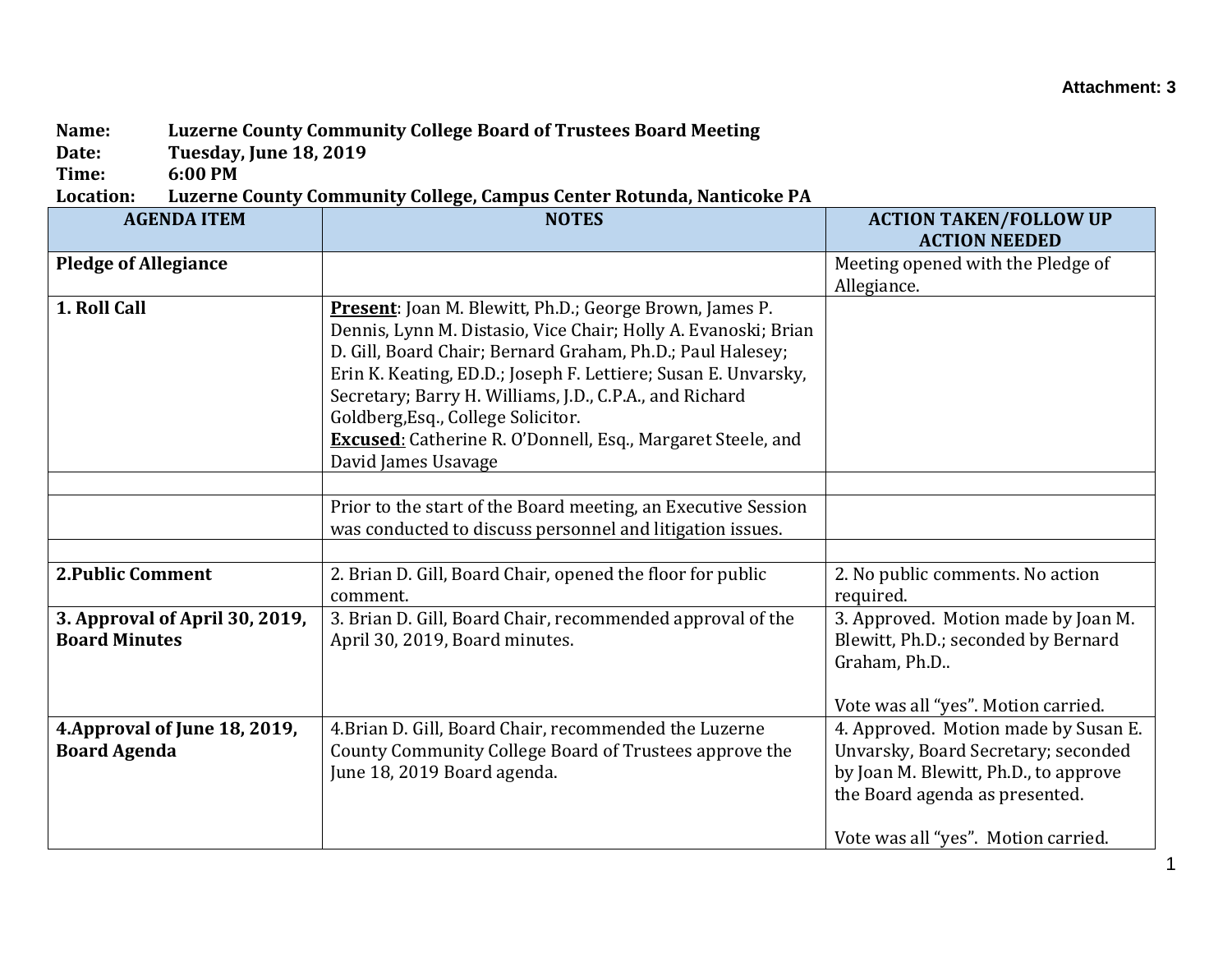| <b>AGENDA ITEM</b>             | <b>NOTES</b>                                                                                                     | <b>ACTION TAKEN/FOLLOW UP</b><br><b>ACTION NEEDED</b> |
|--------------------------------|------------------------------------------------------------------------------------------------------------------|-------------------------------------------------------|
| 5. Report of the Executive     | Brian D. Gill, Board Chair, presented the following Executive                                                    |                                                       |
| Committee                      | Committee action item:                                                                                           |                                                       |
| 5A. Nomination Committee       | 5A. Board Chair Gill recommended the Luzerne County                                                              | 5A. Approved. Motion made by Erin K.                  |
|                                | Community College Board of Trustees approve the                                                                  | Keating, Ed.D.; seconded by George                    |
|                                | appointment of the following Nomination Committee:                                                               | Brown.                                                |
|                                | Catherine O'Donnell, Esq., Committee Chair, committee Paul                                                       |                                                       |
|                                | Halesey and Susan Unvarsky, Board Secretary. The                                                                 | Vote was all "yes". Motion carried.                   |
|                                | Nomination Committee will present the 2019-2020 slate of                                                         |                                                       |
|                                | officers at the August 2019 Board of Trustees Board meeting.                                                     |                                                       |
| 6. Report of the Academic      | Joan M. Blewitt, Ph.D., Chair, Academic Committee,                                                               |                                                       |
| <b>Committee</b>               | presented the following action items:                                                                            |                                                       |
| 6A. Program Additions,         | 6A. On behalf of the Board of Trustees Academic Committee,                                                       | 6A. Approved. Motion made by Susan                    |
| Deletions, and Modifications   | Dr. Joan Blewitt, Academic Committee Chair, recommended                                                          | E. Unvarsky, Secretary; seconded by                   |
|                                | the Luzerne County Community College Board of Trustees                                                           | Erin K. Keating, Ed.D.                                |
|                                | approve the Program Additions, Deletions and Modifications                                                       |                                                       |
|                                | as presented. The addition of the new Professional Writing                                                       | Vote was all "yes". Motion carried.                   |
|                                | (AS.PWR) program will provide additional opportunity for<br>students and aligns the program to bachelor's degree |                                                       |
|                                | programs.                                                                                                        |                                                       |
|                                |                                                                                                                  |                                                       |
| 6B. Approval of Placement      | 6B. Committee Chair Blewitt recommended the Luzerne                                                              | 6B. Approved. Motion made by                          |
| Policy                         | County Community College Board of Trustees approve the                                                           | Bernard Graham, Ph.D.; seconded by                    |
|                                | revised administrative policy; Placement Policy.                                                                 | Lynn Distasio, Vice Chair.                            |
|                                |                                                                                                                  |                                                       |
|                                |                                                                                                                  | Vote was all "yes". Motion carried.                   |
|                                |                                                                                                                  |                                                       |
| 6C. Approval of Never Attended | 6C. Committee Chair Blewitt recommended the Luzerne                                                              | 6C. Approved. Motion made by Erin K.                  |
| <b>Student Policy</b>          | County Community College Board of Trustees approve the                                                           | Keating, Ed.D.; seconded by James                     |
|                                | administrative policy; Never Attended Student Policy                                                             | Dennis.                                               |
|                                |                                                                                                                  |                                                       |
|                                |                                                                                                                  | Vote was all "yes". Motion carried.                   |
|                                |                                                                                                                  |                                                       |
|                                |                                                                                                                  |                                                       |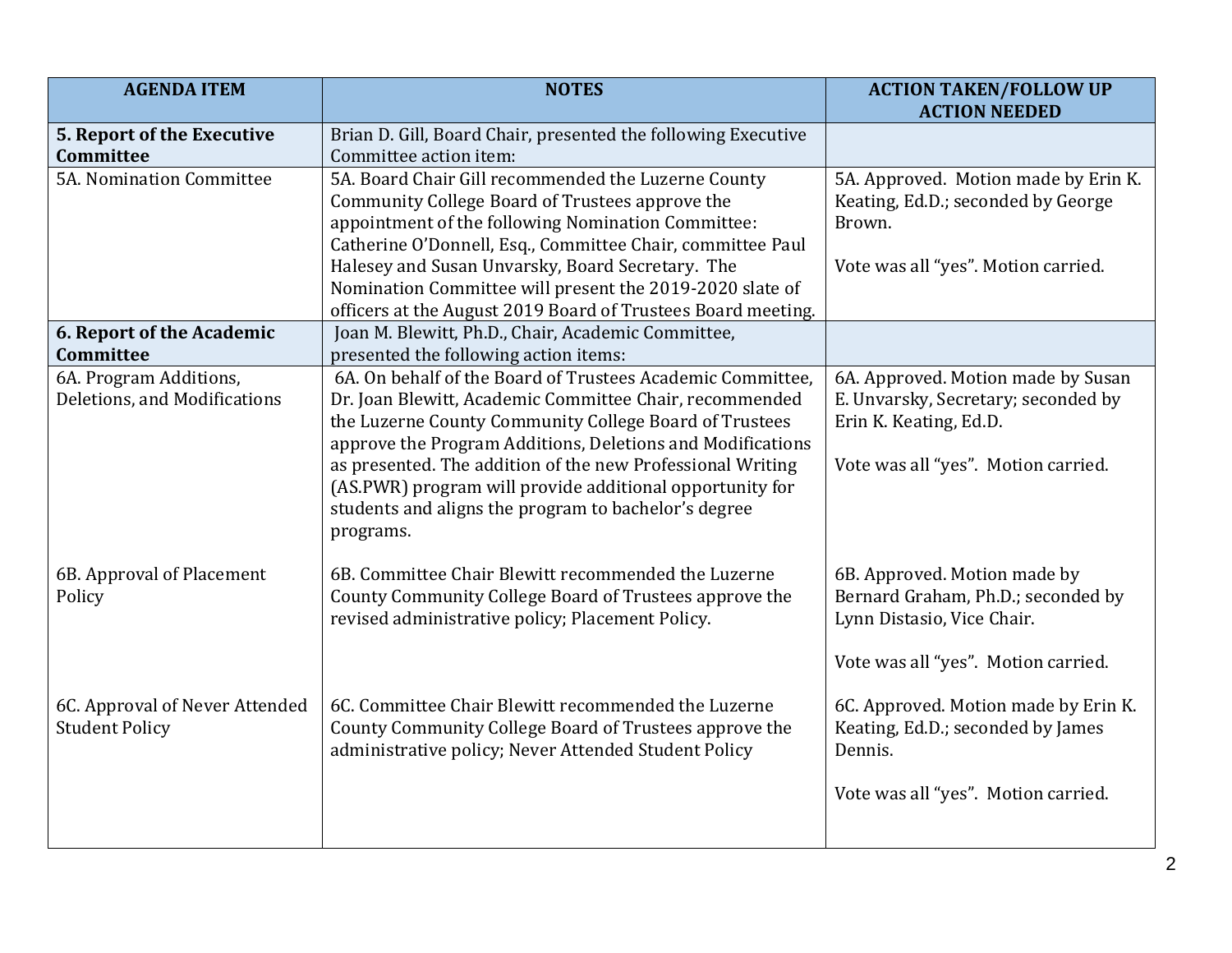| <b>AGENDA ITEM</b>                                                                           | <b>NOTES</b>                                                                                                                                                                                                                                             | <b>ACTION TAKEN/FOLLOW UP</b><br><b>ACTION NEEDED</b>                                                                                                                                                                                 |
|----------------------------------------------------------------------------------------------|----------------------------------------------------------------------------------------------------------------------------------------------------------------------------------------------------------------------------------------------------------|---------------------------------------------------------------------------------------------------------------------------------------------------------------------------------------------------------------------------------------|
| 7. Report of the Finance<br>Committee                                                        | Susan E. Unvarsky, Chair, Finance Committee, presented the<br>following action items:                                                                                                                                                                    |                                                                                                                                                                                                                                       |
| 7A. College Budgets for Fiscal<br>Year 2019-2020                                             | 7A. Committee Chair Susan E. Unvarsky recommended the<br>Luzerne County Community College Board of Trustees<br>approve the 2019-2020 Fiscal Year Operating and Capital<br>Budgets totaling \$45,069,003.13 as well as the Auxiliary                      | 7A. Approved. Motion made by Paul<br>Halesey; seconded by Joan M. Blewitt,<br>Ph.D.                                                                                                                                                   |
|                                                                                              | Budgets (Bookstore, Food Service, and Student Activities). By<br>adopting the budget, the Board of Trustees authorizes a                                                                                                                                 | Vote was all "yes". Motion carried.                                                                                                                                                                                                   |
|                                                                                              | \$4.00 tuition increase, \$2.00 general service fee increase, and<br>a \$2.00 technology fee increase.                                                                                                                                                   | <b>Committee Chair Unvarsky</b><br>acknowledged the Cheryl Baur, Vice<br>President of Finance, the Finance team,<br>and members of the Leadership Team<br>for presenting a very solid budget for<br>Luzerne County Community College. |
| 7B. Summary of Payments                                                                      | 7B. Committee Chair Unvarsky recommended the Luzerne<br>County Community College Board of Trustees approve the<br>summary of payments as presented.                                                                                                      | 7B. Approved. Motion made by George<br>Brown; seconded by James Dennis.                                                                                                                                                               |
|                                                                                              |                                                                                                                                                                                                                                                          | Vote was all "yes". Motion carried.                                                                                                                                                                                                   |
| 7C. Approval of Student<br>Clubs/Organizations and Sports<br><b>Teams Fundraising Policy</b> | 7C. Committee Chair Unvarsky recommended the Luzerne<br>County Community College Board of Trustees approve the<br>administrative policy, Student Clubs/Organizations and<br>Sports Teams Fundraising policy.                                             | 7C. Approved. Motion made by Erin<br>Keating, Ed.D.; seconded by Joseph F.<br>Lettiere.                                                                                                                                               |
|                                                                                              |                                                                                                                                                                                                                                                          | Vote was all "yes". Motion carried.                                                                                                                                                                                                   |
| 7D. Bid #488-Fire Alarm<br><b>Systems Annual</b><br>Inspection/Certification                 | 7D. Committee Chair Unvarsky recommended the Luzerne<br>County Community College Board of Trustees approve the<br>award of Bid #488 for Fire Alarm Annual Systems Inspection<br>and Certification, in the amount of \$19,200.00, to Eastern<br>Time Inc. | 7D. Approved. Motion made by Joan<br>M. Blewitt, Ph.D.; seconded byErin K.<br>Keating, Ed.D.<br>Vote was all "yes". Motion carried.                                                                                                   |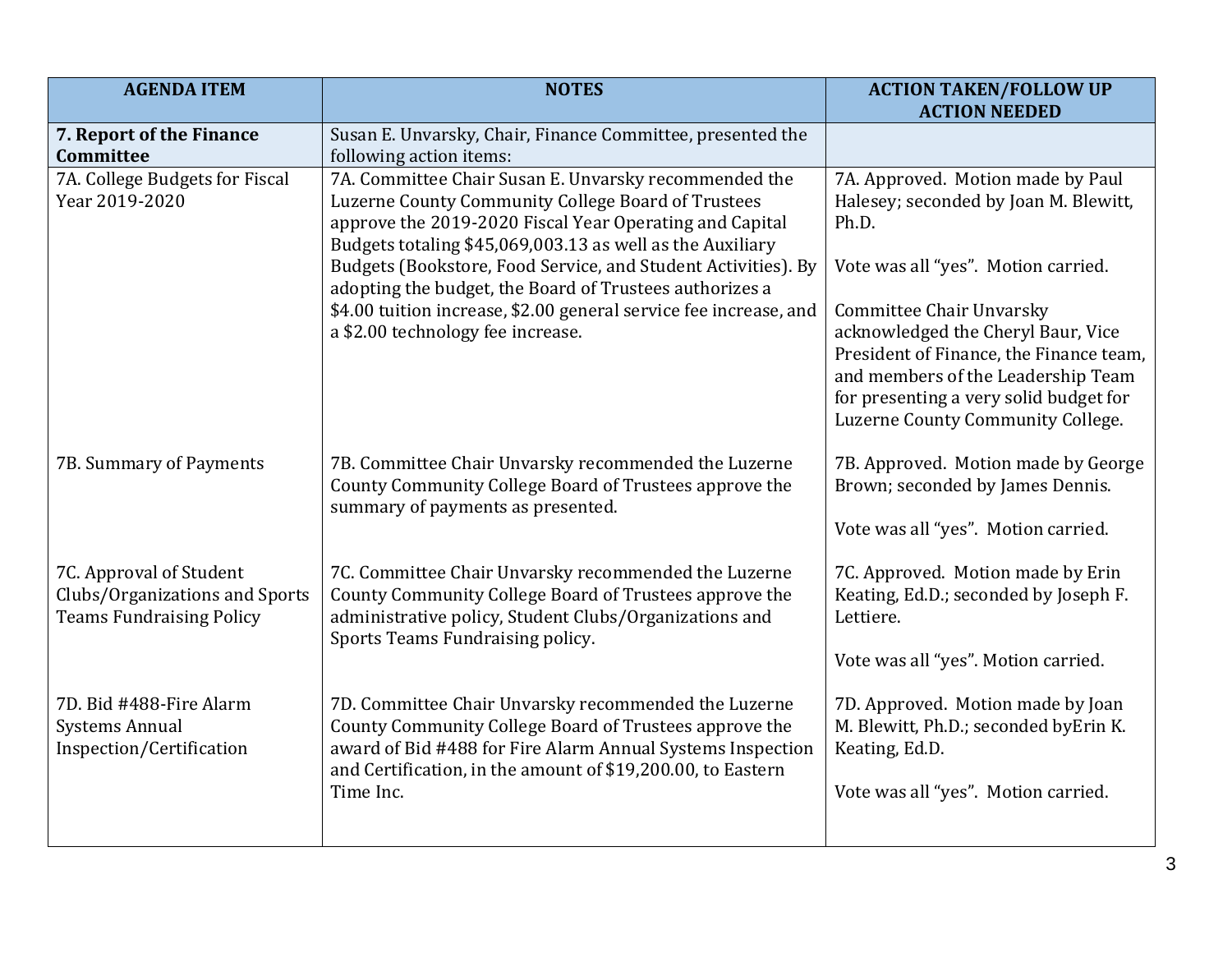| <b>Finance Committee Action</b>                                                  |                                                                                                                                                                                                                                                                                                                                                                                                                                                                                                                                                                                                                                      |                                                                                                                                                                                                                  |
|----------------------------------------------------------------------------------|--------------------------------------------------------------------------------------------------------------------------------------------------------------------------------------------------------------------------------------------------------------------------------------------------------------------------------------------------------------------------------------------------------------------------------------------------------------------------------------------------------------------------------------------------------------------------------------------------------------------------------------|------------------------------------------------------------------------------------------------------------------------------------------------------------------------------------------------------------------|
| Items, continued from page 3.                                                    |                                                                                                                                                                                                                                                                                                                                                                                                                                                                                                                                                                                                                                      |                                                                                                                                                                                                                  |
| 7E.Bid #489-Technology<br>Replacement Plan (A) & Lease<br>(B)                    | 7E. Committee Chair Unvarsky recommended the Luzerne<br>County Community College Board of Trustees approve the<br>award of Bid #489, Part A-Sections A-E as follows: Section A<br>- Dell Marketing for computers in the amount of<br>\$108,885.30; Section B - College will purchase direct from<br>Apple Computer in the amount of \$82,445.00; Section C -<br>Shadow Technologies for Networking Hardware in the<br>amount of \$67,740.86; Section D - Insight Public Sector, Inc.<br>for Lenovo Hardware in the amount of \$28,807.00; Section E<br>- CDWG for Miscellaneous Technology Hardware in the<br>amount of \$49,107.65. | 7E. Approved. Part A Motion made by<br>Holly Evanoski; seconded Joan M.<br>Blewitt, Ph.D. Part B. Motion by Erin K.<br>Keating, Ed.D.; seconded by Joseph F.<br>Lettiere.<br>Vote was all "yes". Motion carried. |
|                                                                                  | The total amount for sections A through E is \$336,985.81.<br>Part B. Recommend the Luzerne County Community College<br>Board of Trustee approve the leasing of Bid #489 to<br>University Lease - four (4) annual payments of \$94,682.72<br>for a total of \$378,730.88.                                                                                                                                                                                                                                                                                                                                                            |                                                                                                                                                                                                                  |
| 7F. Bid #490-Educational<br><b>Conference Center Renovations</b>                 | 7F. Committee Chair Unvarsky recommended the Luzerne<br>County Community College Board of Trustees approve the<br>award to General Contractor - Champion Builders Inc., in the<br>amount of \$741,250 and Plumbing Construction - G.<br>Weinberger Company in the amount of \$43,480 for a total<br>construction cost of \$784,730.00.                                                                                                                                                                                                                                                                                               | 7F. Approved. Motion made by Joan M.<br>Blewitt, Ph.D.; seconded by James<br>Dennis.<br>Vote was all "yes". Motion carried.                                                                                      |
| 7G. RFP-Educational<br>Interpreting Services for the<br>Deaf and Hard of Hearing | 7G. Committee Chair Unvarsky recommended the Luzerne<br>County Community College Board of Trustees approve the<br>proposal to provide educational interpreting services for the<br>deaf and hard of hearing, to Interpretek at the following rate<br>of \$65.00 an hour, with a one-hour minimum.                                                                                                                                                                                                                                                                                                                                    | 7G. Approved. Motion made by Erin K.<br>Keating, Ed.D.; seconded by Lynn<br>Distasio, Vice Chair.<br>Vote was all "yes". Motion carried.                                                                         |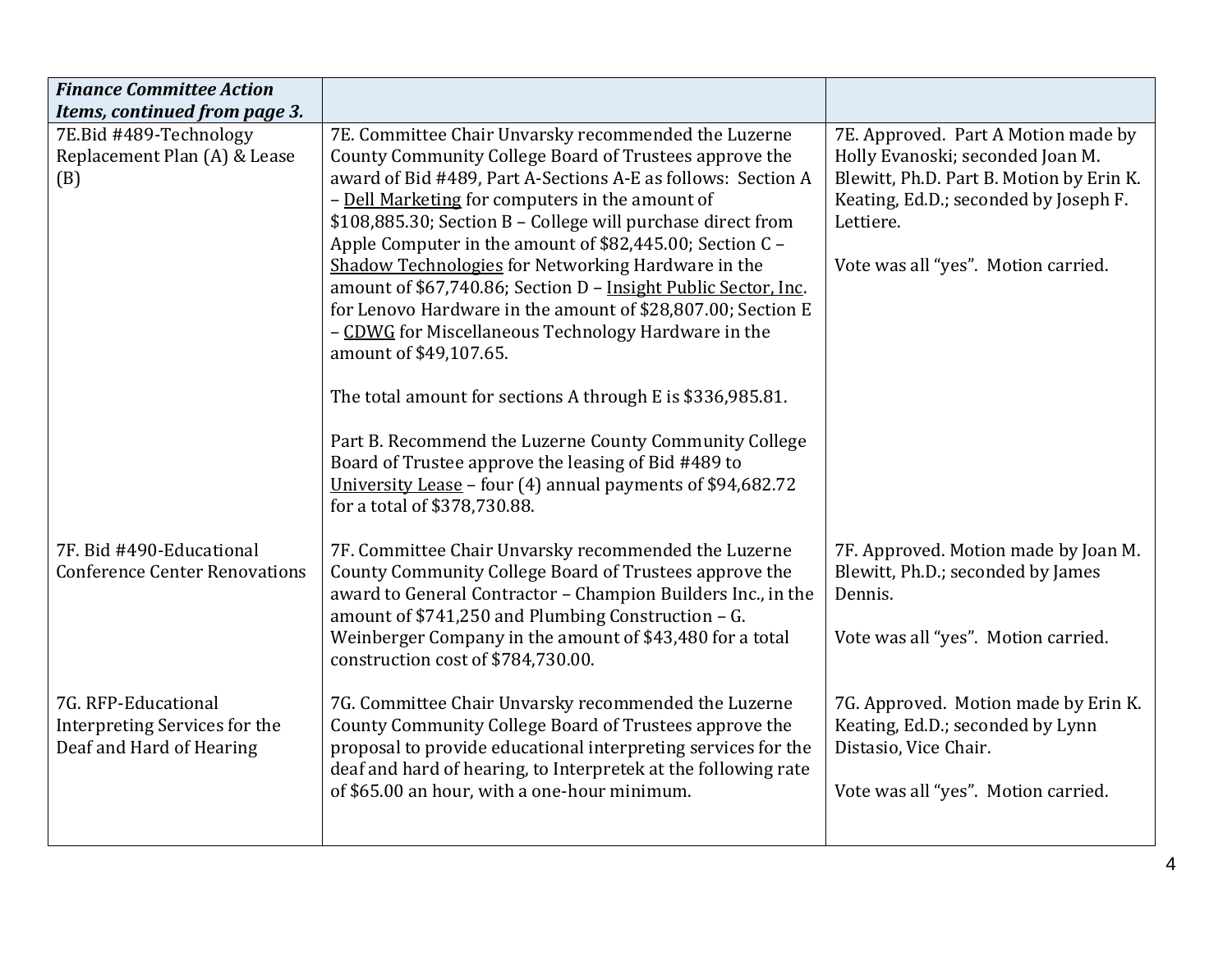| <b>Finance Committee Action</b>                                                         |                                                                                                                                                                                                                                                                                                                                        |                                                                                                                                      |
|-----------------------------------------------------------------------------------------|----------------------------------------------------------------------------------------------------------------------------------------------------------------------------------------------------------------------------------------------------------------------------------------------------------------------------------------|--------------------------------------------------------------------------------------------------------------------------------------|
| Items, continued from page 4.                                                           |                                                                                                                                                                                                                                                                                                                                        |                                                                                                                                      |
| 7H. RFP-Remote Captioning<br>Services for the Deaf and Hard<br>of Hearing               | 7H. Committee Chair Unvarsky recommended the Luzerne Cou 7H. Approved. Motion made by Joseph<br>Community College Board of Trustees approve the award of cd F. Lettiere; seconded by Joan M.<br>proposal for remote captioning services to Verbit at the rate of Blewitt, Ph.D.<br>\$67.50 an hour with no minimum time limit.         | Vote was all "yes". Motion carried.                                                                                                  |
| 7I. RFP-Audio/Video Technical<br>Support and Apple/Macintosh<br><b>Computer Support</b> | 7I. Committee Chair Unvarsky recommended the Luzerne<br>County Community College Board of Trustees approve the<br>award of RFP for Audio/Video Technical Support and<br>Apple/Macintosh Computer Support Consultant to David J.<br>McSweyn at the rate of \$25.00 per hour for the contract<br>period July 1, 2019 thru June 30, 2022. | 7I. Approved. Motion made by James<br>Dennis; seconded by George Brown.<br>Vote was all "yes". Motion carried.                       |
| 7J. RFP - Banking and Financial<br>Services                                             | 7J. Committee Chair Unvarsky recommended the Luzerne<br>County Community College Board of Trustees approve the<br>award of RFP for Banking and Financial Services to Fidelity<br>Deposit and Discount Bank. Annual net interest earned<br>(minus fees) based on December 2018 account balances<br>estimated \$547K.                    | 7J. Approved. Motion made by Paul<br>Halesey; seconded by Bernard Graham,<br>Ph.D.<br>Vote was all "yes". Motion carried.            |
| 7K. RFP-Food Vending Services                                                           | 7K. Committee Chair Unvarsky recommended the Luzerne<br>County Community College Board of Trustees approve the<br>RFP for Food Vending Services to Compass Group USA, Inc.<br>("Canteen") at the commission rate of 25.0% on all vended<br>items; \$1,000 annual donation to the Alumni Association.                                   | 7K. Approved. Motion made by Holly<br>Evanoski; seconded by Joan M. Blewitt,<br>Ph.D.<br>Vote was all "yes". Motion carried.         |
| 7L. Approval of Greater<br>Susquehanna Center Expansion<br>Project                      | 7L. Committee Chair Unvarsky recommended the Luzerne<br>County Community College Board of Trustees approve the<br>expansion of the College's service area by establishing an<br>additional dedicated center to be referred to as the Greater<br>Susquehanna Center.                                                                    | 7L. Approved. Motion made by Erin K.<br>Keating, Ed.D.; seconded by Joan M.<br>Blewitt, Ph.D.<br>Vote was all "yes". Motion carried. |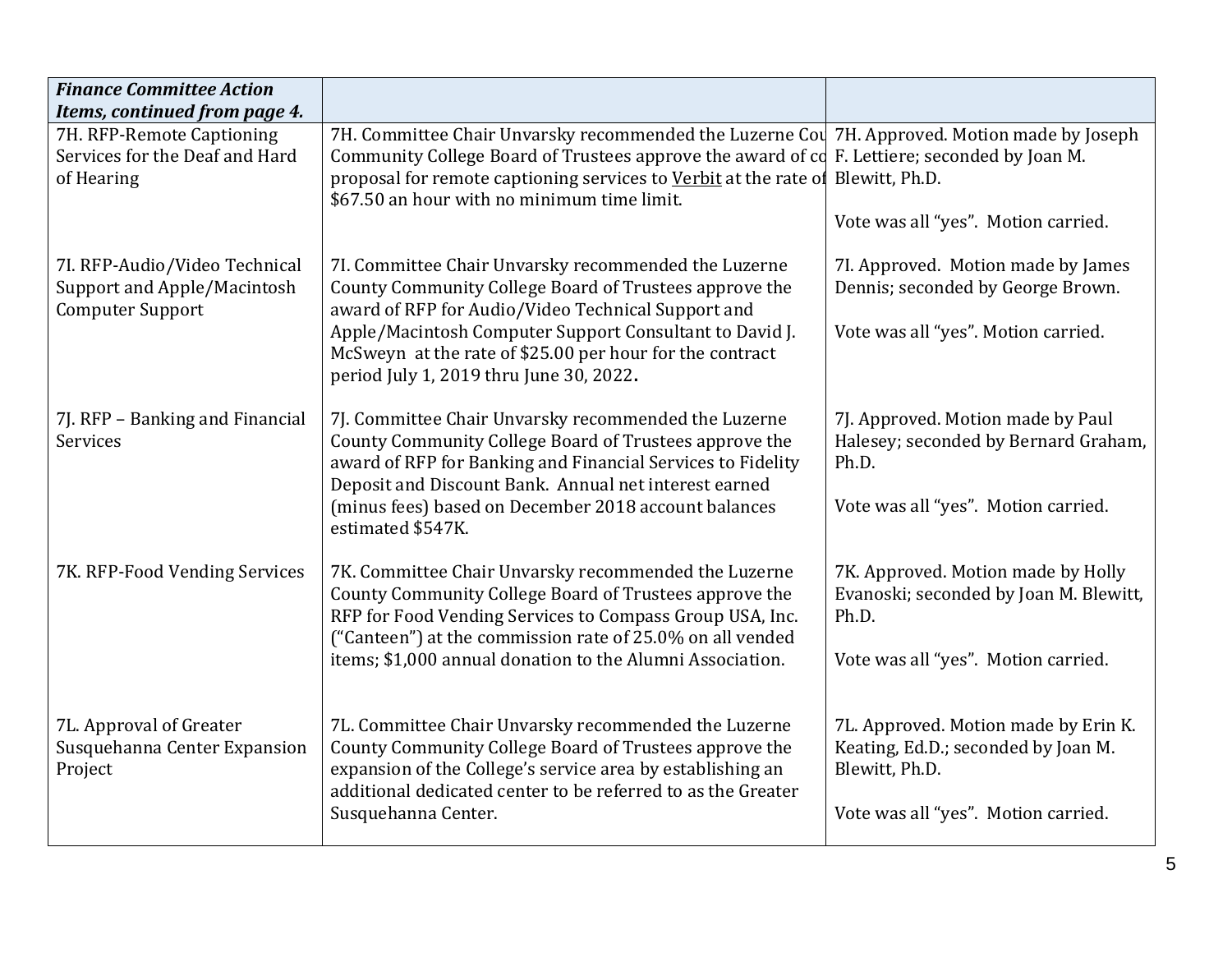| <b>Finance Committee Action</b>                                                                              |                                                                                                                                                                                                                                                                                                                                                                                                                                                                                                                                                                                                                                                                                                                                                    |                                                                                                                                     |
|--------------------------------------------------------------------------------------------------------------|----------------------------------------------------------------------------------------------------------------------------------------------------------------------------------------------------------------------------------------------------------------------------------------------------------------------------------------------------------------------------------------------------------------------------------------------------------------------------------------------------------------------------------------------------------------------------------------------------------------------------------------------------------------------------------------------------------------------------------------------------|-------------------------------------------------------------------------------------------------------------------------------------|
| Items, continued from page 5.<br>7M. Recommendation to<br>Approve Campus Center Re-<br>Roofing (Building 14) | 7M. Committee Chair Unvarsky recommended the Luzerne<br>County Community College Board of Trustees approve the<br>award of the Campus Center Re-Roofing bid to Eastern<br>Roofing Systems, Inc., in the amount of \$614,835.                                                                                                                                                                                                                                                                                                                                                                                                                                                                                                                       | 7M. Approved. Motion made by<br>George Brown; seconded by Barry H.<br>Williams, J.D., C.P.A.<br>Vote was all "yes". Motion carried. |
| <b>AGENDA ITEM</b>                                                                                           | <b>NOTES</b>                                                                                                                                                                                                                                                                                                                                                                                                                                                                                                                                                                                                                                                                                                                                       | <b>ACTION TAKEN/FOLLOW UP</b><br><b>ACTION NEEDED</b>                                                                               |
| 8. Report of the Human<br><b>Resources Committee</b>                                                         | Paul Halesey, Chair, Human Resources Committee, noted<br>there were no report updates to present at this time.                                                                                                                                                                                                                                                                                                                                                                                                                                                                                                                                                                                                                                     |                                                                                                                                     |
| 8. Report Update                                                                                             | 8. N/A                                                                                                                                                                                                                                                                                                                                                                                                                                                                                                                                                                                                                                                                                                                                             | 8. N/A.                                                                                                                             |
| 9. Report of the Legislative,<br><b>Economic and Public Affairs</b><br>Committee                             | Lynn Distasio, Chair, Legislative, Economic and Public Affairs<br>Committee, noted there was no report to present at this time.                                                                                                                                                                                                                                                                                                                                                                                                                                                                                                                                                                                                                    |                                                                                                                                     |
| 9. Report Update                                                                                             | 9. N/A                                                                                                                                                                                                                                                                                                                                                                                                                                                                                                                                                                                                                                                                                                                                             | 9. N/A                                                                                                                              |
| 10. Report of Officers and<br><b>Agents</b>                                                                  |                                                                                                                                                                                                                                                                                                                                                                                                                                                                                                                                                                                                                                                                                                                                                    |                                                                                                                                     |
| President's Report                                                                                           | Thomas P. Leary, President of Luzerne County Community<br>College, reported a meeting was held in Harrisburg, June 14,<br>2019, with Teresa Miller, Department of Health and Human<br>Services, Trustee Catherine O'Donnell, and KEYS Program<br>Coordinator, Melissa Wassel, to discuss expanding<br>educational opportunities to clients served by county public<br>assistance departments.<br>On June 20 <sup>th</sup> , 2019, the College will be host a meeting with<br>representatives from the Greater Hazleton Can Do, Inc., and<br>Hazleton Area School District, to discuss an opportunity to<br>expand programming by establishing a post-secondary<br>technical Training Program to serve the work force and labor<br>needs of Can Do. |                                                                                                                                     |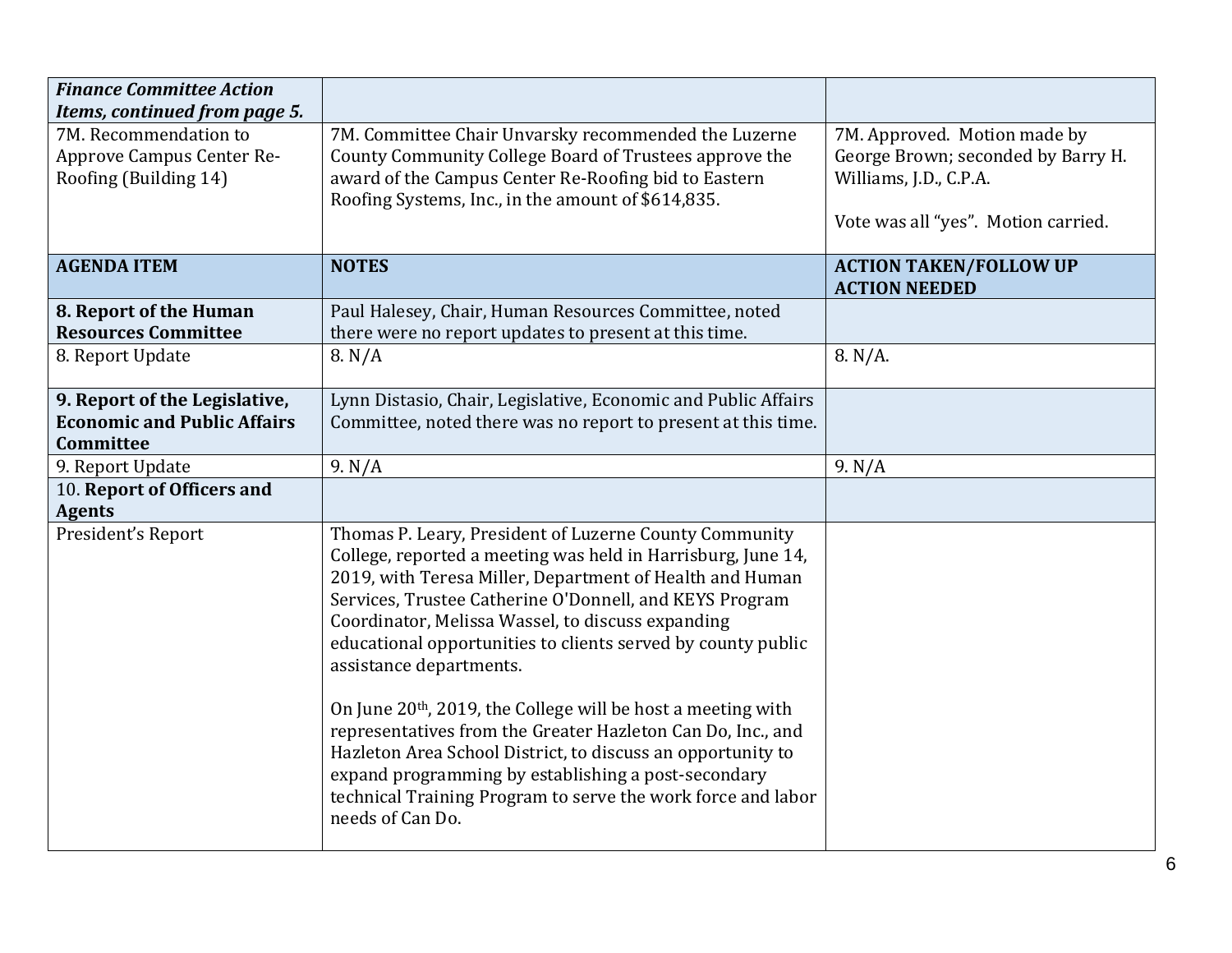| Dr. Cheryl Lesser, Vice President of Academic Affairs,<br>provided the following Middle States update. Seven (7)<br>Work Groups made up of 55 faculty, staff and students have<br>completed their Self-Study Design questions that will guide<br>the self-study report over the 2019-2020 academic year. The<br>Core Team, made up of 11 faculty and staff, have completed<br>the first draft of the Self-Study Design that will be submitted<br>in August to the Middle States Commission of Higher<br>Education.                                                      |  |
|-------------------------------------------------------------------------------------------------------------------------------------------------------------------------------------------------------------------------------------------------------------------------------------------------------------------------------------------------------------------------------------------------------------------------------------------------------------------------------------------------------------------------------------------------------------------------|--|
| Seven Academic Pathways, predetermined set of courses<br>that are linked to a specific discipline or career area, have<br>been developed for implementation for the Fall 2019<br>semester. The pathways are for undecided students, who<br>have not chosen a major, and provide the student with first<br>semester of courses that will align them with their interest<br>area and, ultimately, a major.                                                                                                                                                                |  |
| On June 12, 2019, Luzerne County Community College signed<br>an articulation agreement with Keystone College in Early<br>Childhood Education program. Under the agreement, LCCC<br>students who graduate with an associate degree in Applied<br>Science: Early Childhood Education and meet transfer<br>requirements will be guaranteed admission into Keystone's<br>bachelor's degree programs in Early Childhood Education<br>and Teaching: Child and Family Studies. Students will be able<br>to complete their bachelor's degrees within four regular<br>semesters. |  |
| Career Exploration Day was held on May 29, 2019 in 8<br>Career Cluster areas with close to 100 high school students<br>participating on a full day of hands-on activities.                                                                                                                                                                                                                                                                                                                                                                                              |  |
| Misericordia University has joined our Pittston Center for<br>the fall 2019 semester by offerings junior and senior level                                                                                                                                                                                                                                                                                                                                                                                                                                               |  |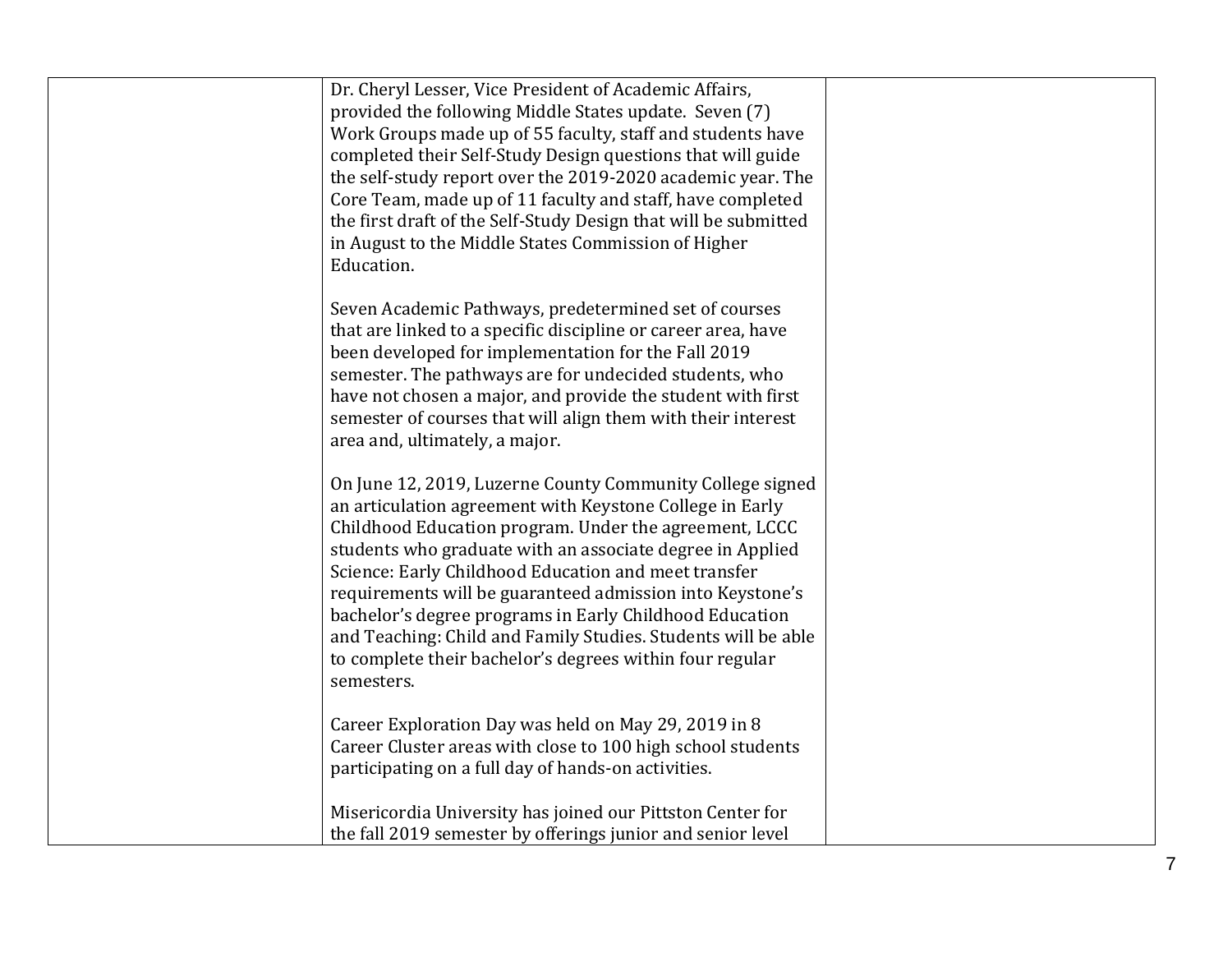| courses towards a bachelor degree at the Pittston Dedicated                                                            |  |
|------------------------------------------------------------------------------------------------------------------------|--|
| Center.                                                                                                                |  |
| Summer 2019 Early College Career Camps will now include                                                                |  |
| three tracks: Manufacturing, Communication Arts and the<br>latest, Business which is funded by a Prudential grant.     |  |
|                                                                                                                        |  |
| 48 Early College students were presented with a Certificate                                                            |  |
| of Achievement for earning at least 15 College credits before<br>completing high school.                               |  |
|                                                                                                                        |  |
| The College's bookstore is currently under renovation and<br>will open in its new location on July $1st$ , 2019. The   |  |
| renovations include new fixtures, flooring, painting and                                                               |  |
| office space.                                                                                                          |  |
| Head Start will be adding an additional classroom at the                                                               |  |
| College's main campus location. Head Start currently has<br>two classrooms in building 11, and starting this fall will |  |
| expand to three classrooms. Students enrolled in the Early                                                             |  |
| Childhood/Education programs continue to benefit from this<br>arrangement.                                             |  |
|                                                                                                                        |  |
| President Leary thanked the Luzerne County Community                                                                   |  |
| College Board of Trustees for formally approving the<br>expansion of the Luzerne County Community College service      |  |
| area by establishing an additional Dedicated Center to serve                                                           |  |
| the residents of Northumberland and the surrounding<br>counties. The Greater Susquehanna Center will be located at     |  |
| the former Watsontown Elementary School, which is part of                                                              |  |
| the Warrior Run School District.                                                                                       |  |
| The College will begin offering courses at the new Greater                                                             |  |
| Susquehanna Center for the fall 2019 semester and will offer                                                           |  |
| classes in English, Math, Speech, Biology, Sociology, Art, First                                                       |  |